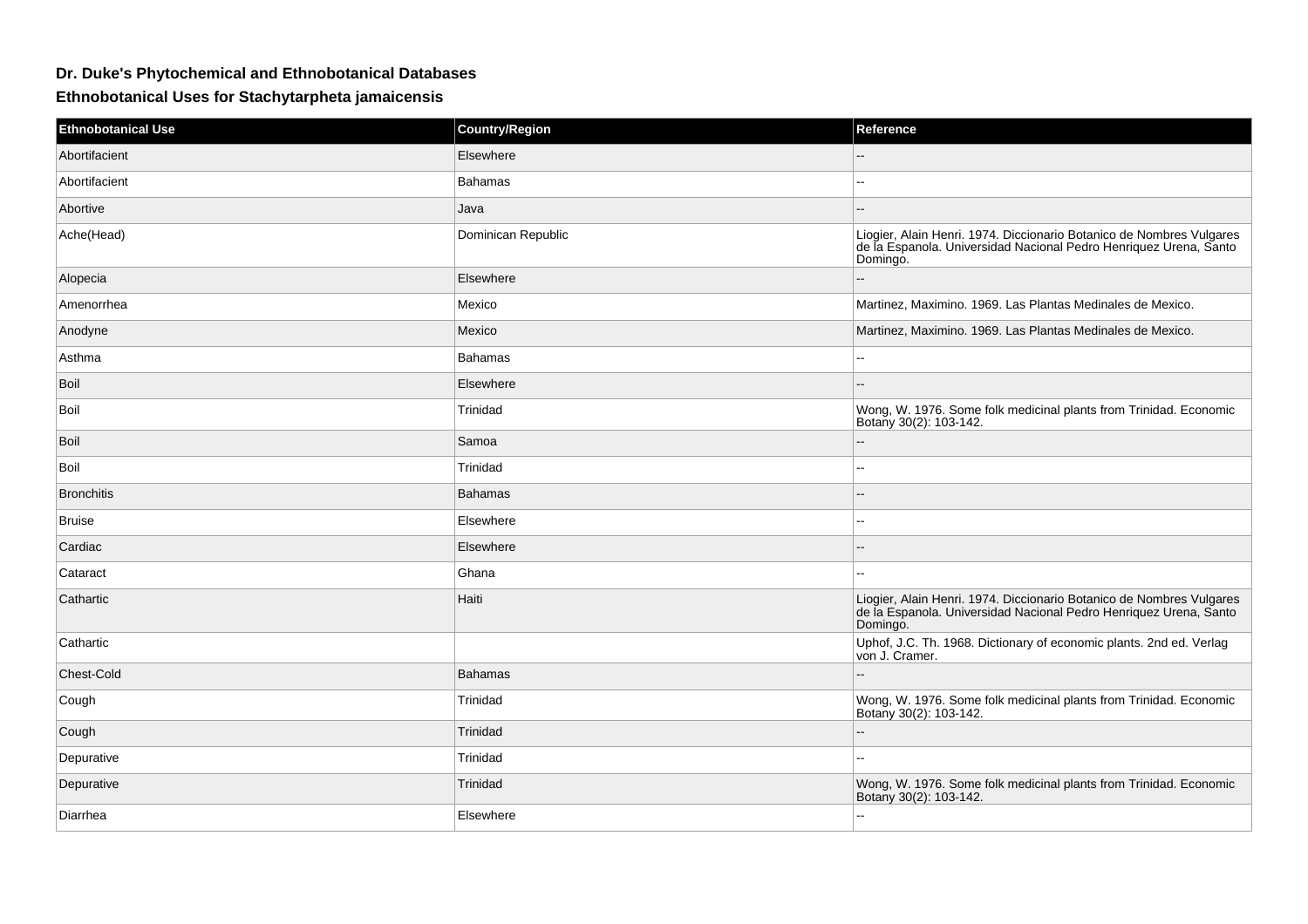| <b>Ethnobotanical Use</b> | <b>Country/Region</b> | <b>Reference</b>                                                                                                                                      |
|---------------------------|-----------------------|-------------------------------------------------------------------------------------------------------------------------------------------------------|
| <b>Dropsy</b>             | Haiti                 | Liogier, Alain Henri. 1974. Diccionario Botanico de Nombres Vulgares<br>de la Espanola. Universidad Nacional Pedro Henriquez Urena, Santo<br>Domingo. |
| Dropsy                    |                       | Uphof, J.C. Th. 1968. Dictionary of economic plants. 2nd ed. Verlag<br>von J. Cramer.                                                                 |
| Dropsy                    | Elsewhere             | $\overline{a}$                                                                                                                                        |
| Dysentery                 | Elsewhere             | $\overline{\phantom{a}}$                                                                                                                              |
| Dysentery                 |                       | Uphof, J.C. Th. 1968. Dictionary of economic plants. 2nd ed. Verlag<br>von J. Cramer.                                                                 |
| Eczema                    | Trinidad              | Wong, W. 1976. Some folk medicinal plants from Trinidad. Economic<br>Botany 30(2): 103-142.                                                           |
| Eczema                    | Trinidad              | --                                                                                                                                                    |
| Emetic                    | <b>Bahamas</b>        | ۵.                                                                                                                                                    |
| Emetic                    |                       | Uphof, J.C. Th. 1968. Dictionary of economic plants. 2nd ed. Verlag<br>von J. Cramer.                                                                 |
| Emetic                    | Haiti                 | Liogier, Alain Henri. 1974. Diccionario Botanico de Nombres Vulgares<br>de la Espanola. Universidad Nacional Pedro Henriquez Urena, Santo<br>Domingo. |
| Emmenagogue               | Elsewhere             |                                                                                                                                                       |
| Emmenagogue               |                       | Uphof, J.C. Th. 1968. Dictionary of economic plants. 2nd ed. Verlag<br>von J. Cramer.                                                                 |
| Emmenagogue               | Haiti                 |                                                                                                                                                       |
| Erysipelas                | Haiti                 | Liogier, Alain Henri. 1974. Diccionario Botanico de Nombres Vulgares<br>de la Espanola. Universidad Nacional Pedro Henriquez Urena, Santo<br>Domingo. |
| Erysipelas                |                       | Uphof, J.C. Th. 1968. Dictionary of economic plants. 2nd ed. Verlag<br>von J. Cramer.                                                                 |
| Erysipelas                | Elsewhere             | $\sim$                                                                                                                                                |
| Fever                     | Trinidad              |                                                                                                                                                       |
| Fever                     | Elsewhere             | $\sim$                                                                                                                                                |
| Fever                     | Elsewhere             |                                                                                                                                                       |
| Fever                     | Trinidad              | Wong, W. 1976. Some folk medicinal plants from Trinidad. Economic<br>Botany 30(2): 103-142.                                                           |
| Flu                       | Trinidad              | Wong, W. 1976. Some folk medicinal plants from Trinidad. Economic<br>Botany 30(2): 103-142.                                                           |
| Flu                       | Trinidad              | $\overline{a}$                                                                                                                                        |
| Gonorrhea                 | Mexico                | Martinez, Maximino. 1969. Las Plantas Medinales de Mexico.                                                                                            |
| Inflammation              | Elsewhere             |                                                                                                                                                       |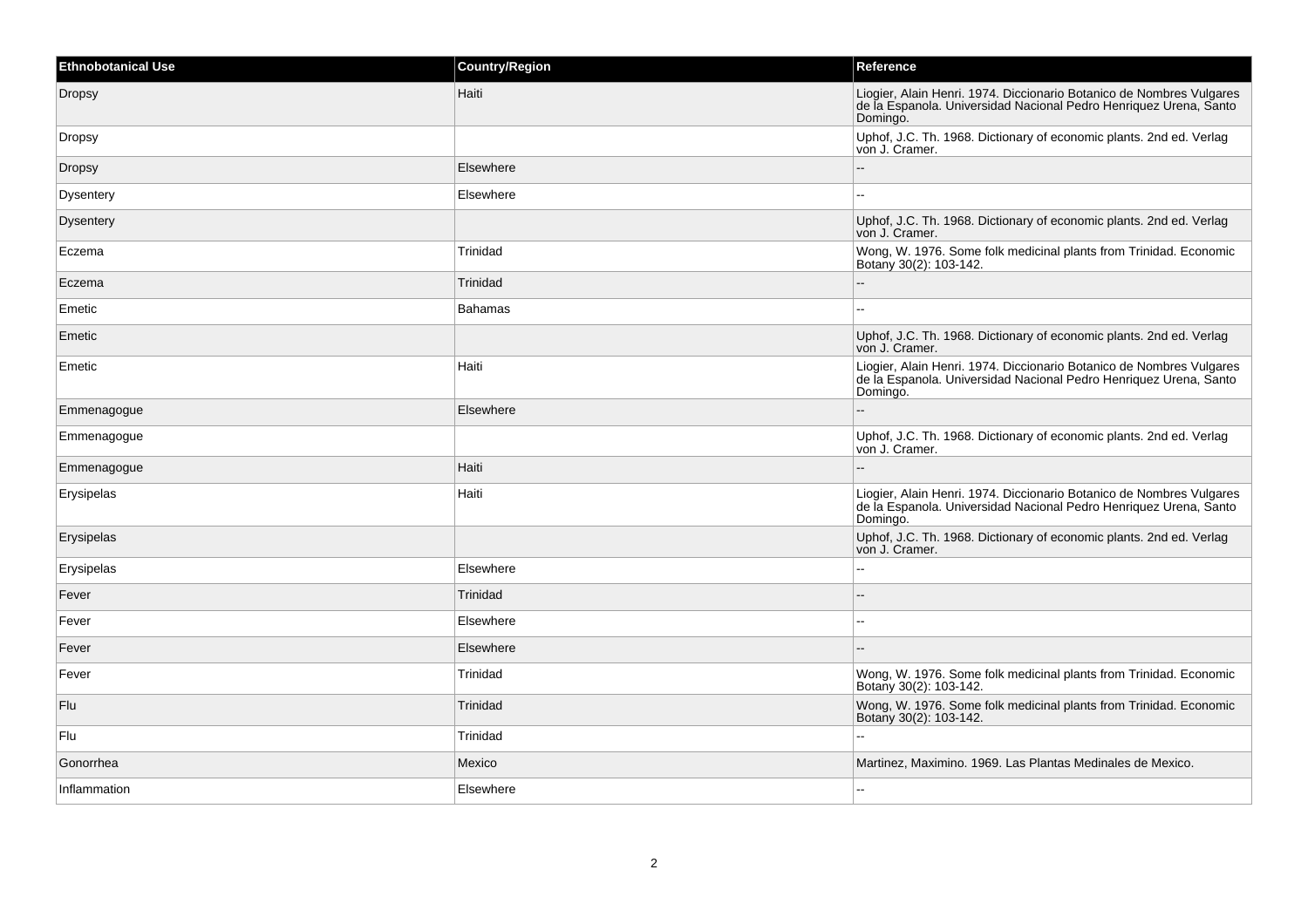| <b>Ethnobotanical Use</b> | <b>Country/Region</b> | Reference                                                                                                                                             |
|---------------------------|-----------------------|-------------------------------------------------------------------------------------------------------------------------------------------------------|
| Itch                      | <b>Bahamas</b>        | --                                                                                                                                                    |
| Lactogogue                | Trinidad              |                                                                                                                                                       |
| Lactogogue                | Trinidad              | Wong, W. 1976. Some folk medicinal plants from Trinidad. Economic<br>Botany 30(2): 103-142.                                                           |
| Malaria                   | Johore                |                                                                                                                                                       |
| Nausea                    | India                 | --                                                                                                                                                    |
| Nerves                    | Mexico                | Martinez, Maximino. 1969. Las Plantas Medinales de Mexico.                                                                                            |
| Nerves                    | Haiti                 | Liogier, Alain Henri. 1974. Diccionario Botanico de Nombres Vulgares<br>de la Espanola. Universidad Nacional Pedro Henriquez Urena, Santo<br>Domingo. |
| Poison                    | Elsewhere             | --                                                                                                                                                    |
| Pressor                   | Elsewhere             |                                                                                                                                                       |
| Puerperium                | <b>Bahamas</b>        | Щ,                                                                                                                                                    |
| Purgative                 | Trinidad              | Wong, W. 1976. Some folk medicinal plants from Trinidad. Economic<br>Botany 30(2): 103-142.                                                           |
| Purgative                 | Trinidad              | L.                                                                                                                                                    |
| Rash                      | Trinidad              | Wong, W. 1976. Some folk medicinal plants from Trinidad. Economic<br>Botany 30(2): 103-142.                                                           |
| Rash                      | Trinidad              | ۵.                                                                                                                                                    |
| Rectitis                  | Trinidad              | Wong, W. 1976. Some folk medicinal plants from Trinidad. Economic<br>Botany 30(2): 103-142.                                                           |
| Rectitis                  | Trinidad              | Щ,                                                                                                                                                    |
| Rheumatism                | Elsewhere             |                                                                                                                                                       |
| <b>Rhinitis</b>           | Samoa                 | ۵۵                                                                                                                                                    |
| Rhinosis                  | Malaya                |                                                                                                                                                       |
| Sedative                  | Haiti                 | Brutus, T.C., and A.V. Pierce-Noel. 1960. Les Plantes et les Legumes<br>d'Hati qui Guerissent. Imprimerie De L'Etat, Port-Au-Prince, Haiti.           |
| Sedative                  | Haiti                 | Liogier, Alain Henri. 1974. Diccionario Botanico de Nombres Vulgares<br>de la Espanola. Universidad Nacional Pedro Henriquez Urena, Santo<br>Domingo. |
| Skin                      | <b>Bahamas</b>        | --                                                                                                                                                    |
| Sore                      | Samoa                 |                                                                                                                                                       |
| Sore                      | Haiti                 | Liogier, Alain Henri. 1974. Diccionario Botanico de Nombres Vulgares<br>de la Espanola. Universidad Nacional Pedro Henriquez Urena, Santo<br>Domingo. |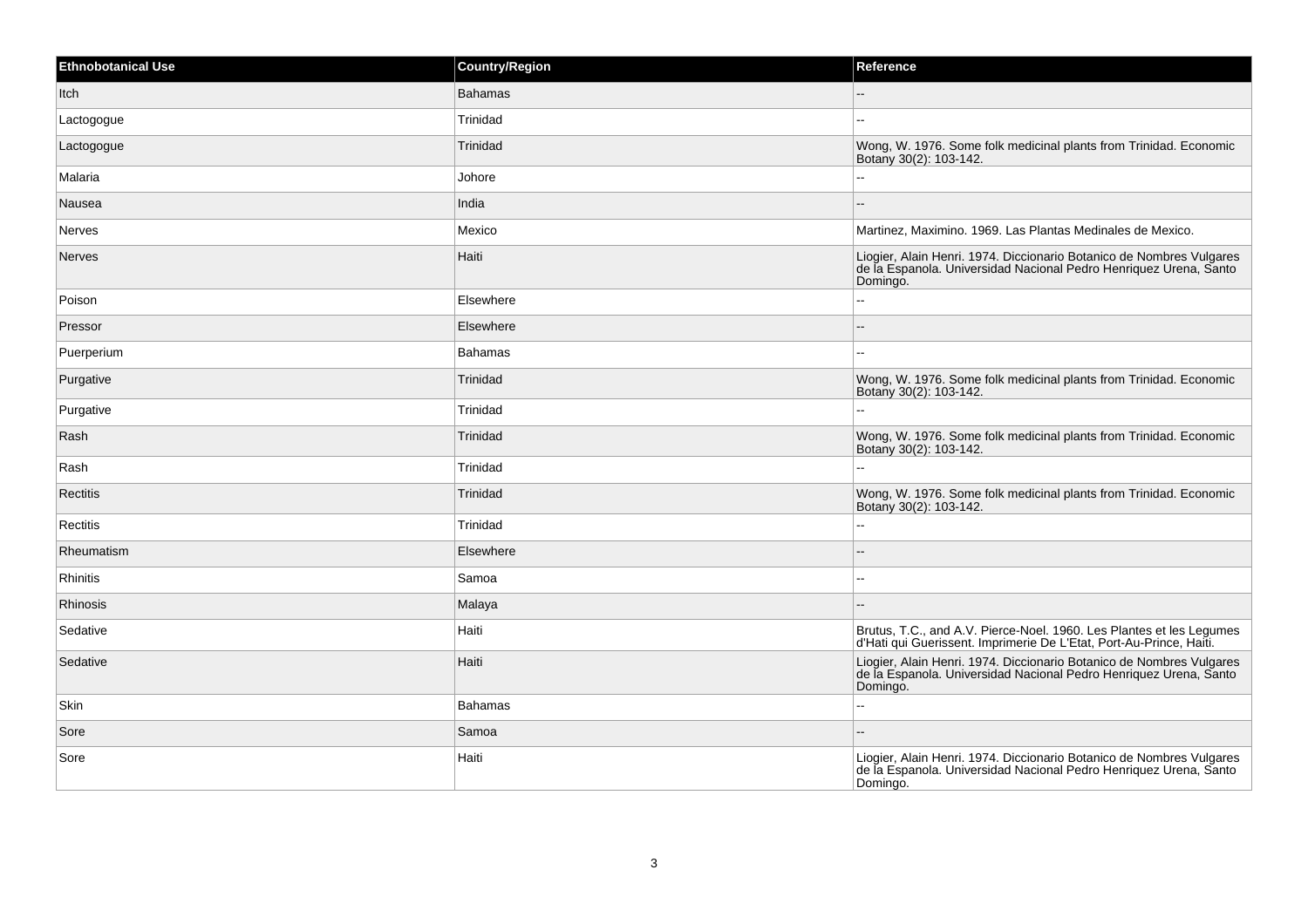| <b>Ethnobotanical Use</b> | <b>Country/Region</b> | Reference                                                                                                                                             |
|---------------------------|-----------------------|-------------------------------------------------------------------------------------------------------------------------------------------------------|
| Sore                      |                       | Uphof, J.C. Th. 1968. Dictionary of economic plants. 2nd ed. Verlag<br>von J. Cramer.                                                                 |
| Sore                      | Elsewhere             | ۵.                                                                                                                                                    |
| Sore                      | Ghana                 |                                                                                                                                                       |
| Sore                      | Malaya                | $\sim$                                                                                                                                                |
| Sore                      | <b>Bahamas</b>        |                                                                                                                                                       |
| Sore                      | Brazil                | $\overline{\phantom{a}}$                                                                                                                              |
| Sprain                    | Elsewhere             | $- -$                                                                                                                                                 |
| Stomach                   | Trinidad              | Wong, W. 1976. Some folk medicinal plants from Trinidad. Economic<br>Botany 30(2): 103-142.                                                           |
| Stomach                   | Trinidad              | $\sim$                                                                                                                                                |
| Stomach                   |                       | Uphof, J.C. Th. 1968. Dictionary of economic plants. 2nd ed. Verlag<br>von J. Cramer.                                                                 |
| Stomach                   | Elsewhere             |                                                                                                                                                       |
| Stomachic                 | Haiti                 | Liogier, Alain Henri. 1974. Diccionario Botanico de Nombres Vulgares<br>de la Espanola. Universidad Nacional Pedro Henriquez Urena, Santo<br>Domingo. |
| Sudorific                 | Mexico                | Martinez, Maximino. 1969. Las Plantas Medinales de Mexico.                                                                                            |
| Syphilis                  | Mexico                | Martinez, Maximino. 1969. Las Plantas Medinales de Mexico.                                                                                            |
| Tea                       | <b>Brazil</b>         | $-$                                                                                                                                                   |
| Tea                       | Brazil                | Uphof, J.C. Th. 1968. Dictionary of economic plants. 2nd ed. Verlag<br>von J. Cramer.                                                                 |
| Tumor                     | Haiti                 | Hartwell, J.L. 1967-71. Plants used against cancer. A survey. Lloydia<br>$ 30-34 $                                                                    |
| Tumor                     | <b>Brazil</b>         | Hartwell, J.L. 1967-71. Plants used against cancer. A survey. Lloydia<br>$30-34.$                                                                     |
| Venereal                  | Elsewhere             | $\sim$                                                                                                                                                |
| Venereal                  |                       | Uphof, J.C. Th. 1968. Dictionary of economic plants. 2nd ed. Verlag<br>von J. Cramer.                                                                 |
| Vermifuge                 | <b>Bahamas</b>        |                                                                                                                                                       |
| Vermifuge                 | Trinidad              | Wong, W. 1976. Some folk medicinal plants from Trinidad. Economic<br>Botany 30(2): 103-142.                                                           |
| Vermifuge                 | Elsewhere             |                                                                                                                                                       |
| Vermifuge                 |                       | Uphof, J.C. Th. 1968. Dictionary of economic plants. 2nd ed. Verlag<br>von J. Cramer.                                                                 |
| Vermifuge                 | Trinidad              | $\overline{\phantom{a}}$                                                                                                                              |